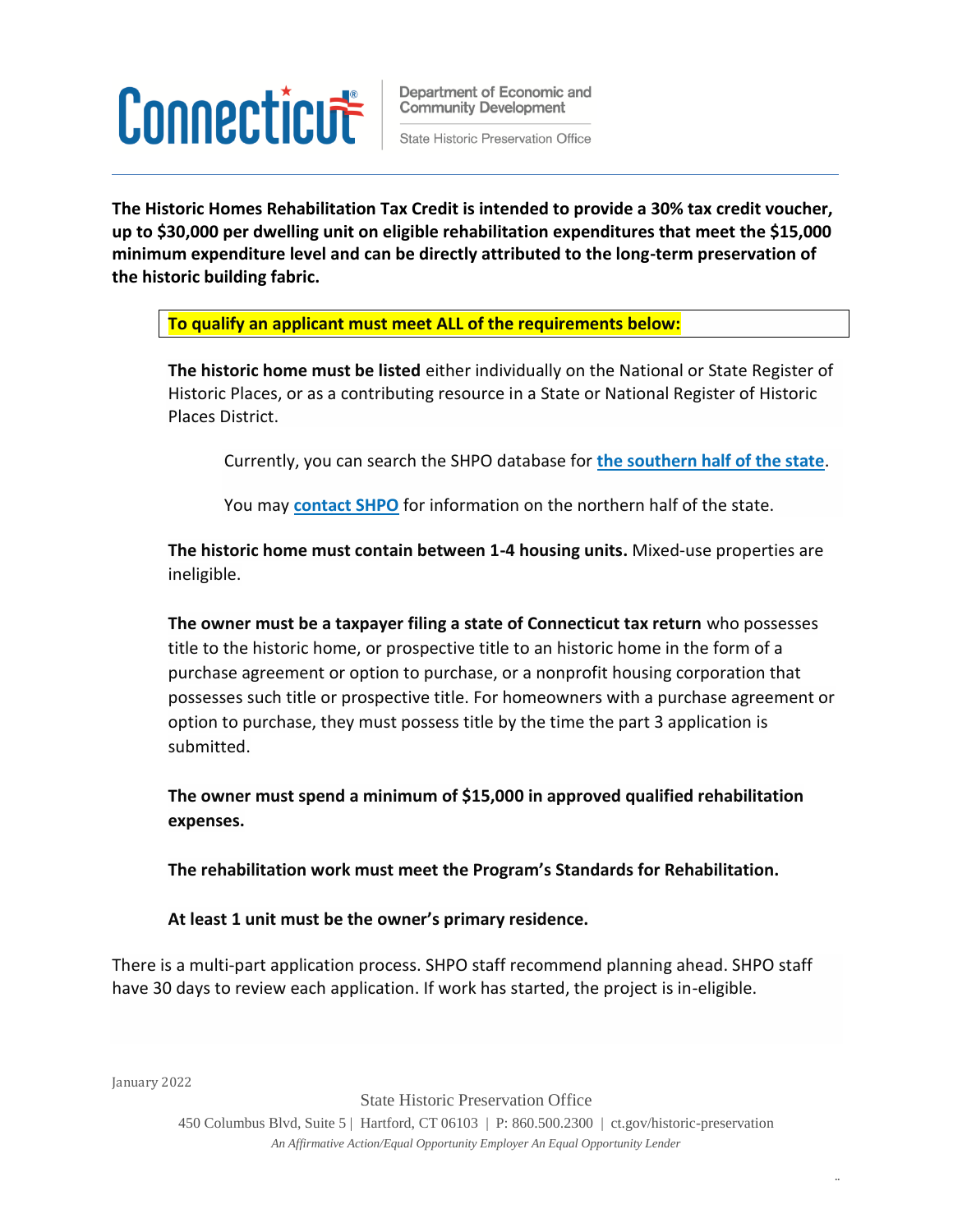Department of Economic and **Community Development** 

State Historic Preservation Office

### **The application process is as follows:**

BEFORE STARTING WORK File part 1 and part 2 applications AFTER COMPLETING WORK File part 3 and part 4 applications

The part 1 application includes pictures of all 4 sides of the home, outbuildings and street views to determine if the building is historic.

The part 2 application lists each project and a detailed scope of work for each. Photographs are required and an estimated amount backed by a quote is required for each project.

The part 1 and part 2 application must be submitted BEFORE any work begins.

*A tax credit reservation is issued when the part 2 application is approved. The reservation is the amount of money set aside while the owner completes the project—it is calculated based on 30% of the total anticipated project costs. The applicant has 5 years to complete the work before the reservation amount expires. SHPO adds a 10% contingency.* 

*By statute there is no provision for increasing the amount of a tax credit reservation if the work comes in higher in cost than anticipated.*

The part 3 application is submitted AFTER the work is completed. It includes finished project photographs and receipts or cancelled checks showing that the work was paid for in full and was done according to the approved scope of work in the part 2 application.

*The reservation turns into the voucher when the part 3 application is approved. The final voucher amount may vary from the reservation amount. At the end of the project, the applicant will earn the lesser of either the tax credit reservation, or 30% of the project's final qualified rehabilitation expenditures.*

The part 4 application certifies that the property will serve as a primary resident for 5 years or be sold to a new owner who will occupy the property during the five-year occupancy period. After the part 4 application is approved, SHPO will issue a paper historic tax credit voucher, which can then be sold to a C-Corporation to off-set their state income tax. If an applicant uses SHPO to facilitate the sale of the voucher, there is no guaranteed timeline for payment by the C-Corporation.

January 2022

State Historic Preservation Office 450 Columbus Blvd, Suite 5 | Hartford, CT 06103 | P: 860.500.2300 | ct.gov/historic-preservation *An Affirmative Action/Equal Opportunity Employer An Equal Opportunity Lender*

..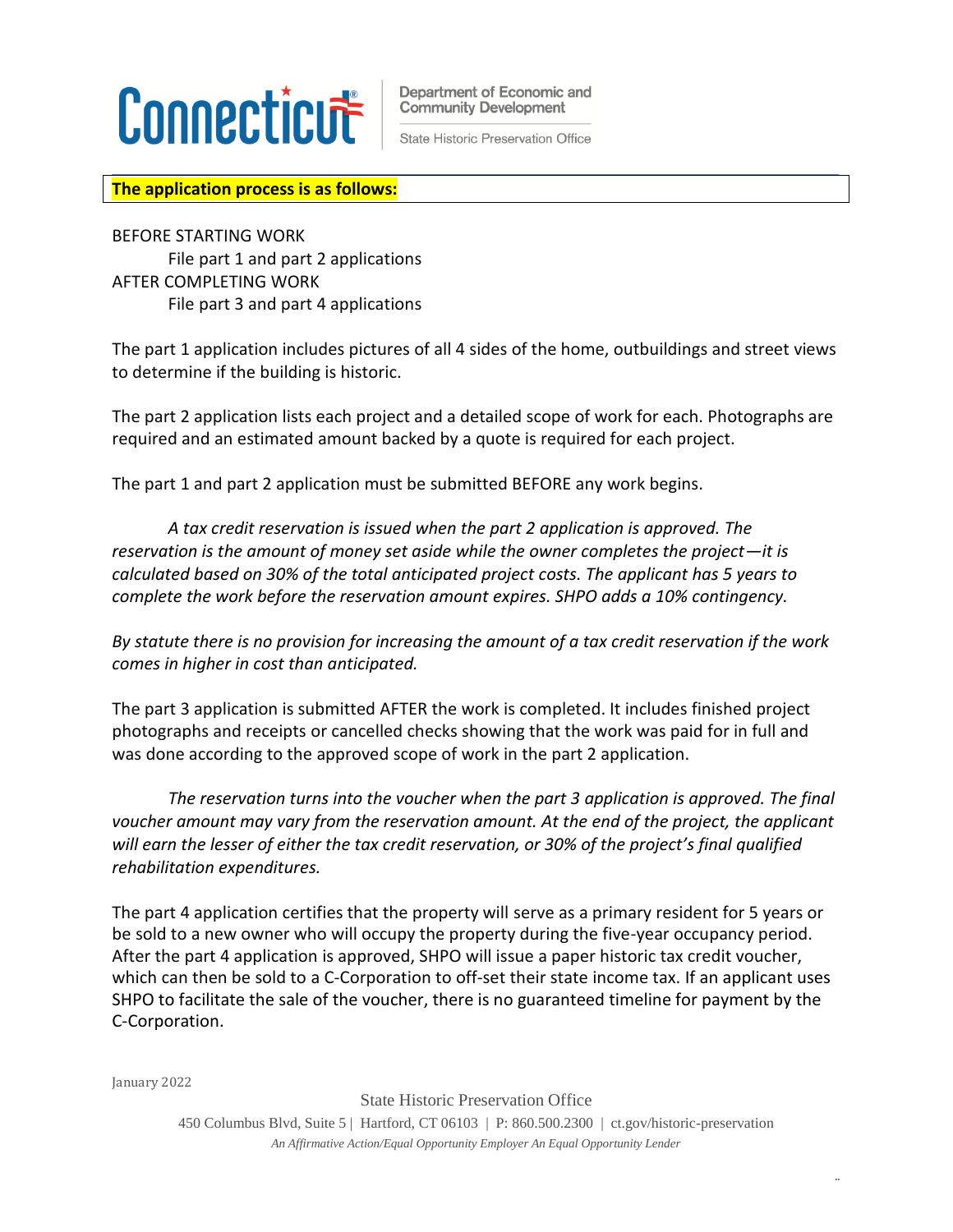Department of Economic and **Community Development** 

State Historic Preservation Office

### **Ineligible projects are as follows:**

·The cost of site improvements, unless to provide building access to persons with disabilities ·Any cost associated with the rehabilitation of an outbuilding unless such building contributes to the historical significance of the historic home ·Any non-construction costs such as architectural fees, legal fees, and financing fees ·Replacement of historic building fabric unless it is in-kind and the feature is beyond repair ·New construction, new additions ·Changes to the historic floorplan ·Sprayfoam insulation ·Cosmetic upgrades ·New appliances or fixtures -Blinds, shades, lamps, carpets ·Landscaping, driveways, fences ·Wood substitutes such as Hardie board

·Vinyl siding

January 2022

State Historic Preservation Office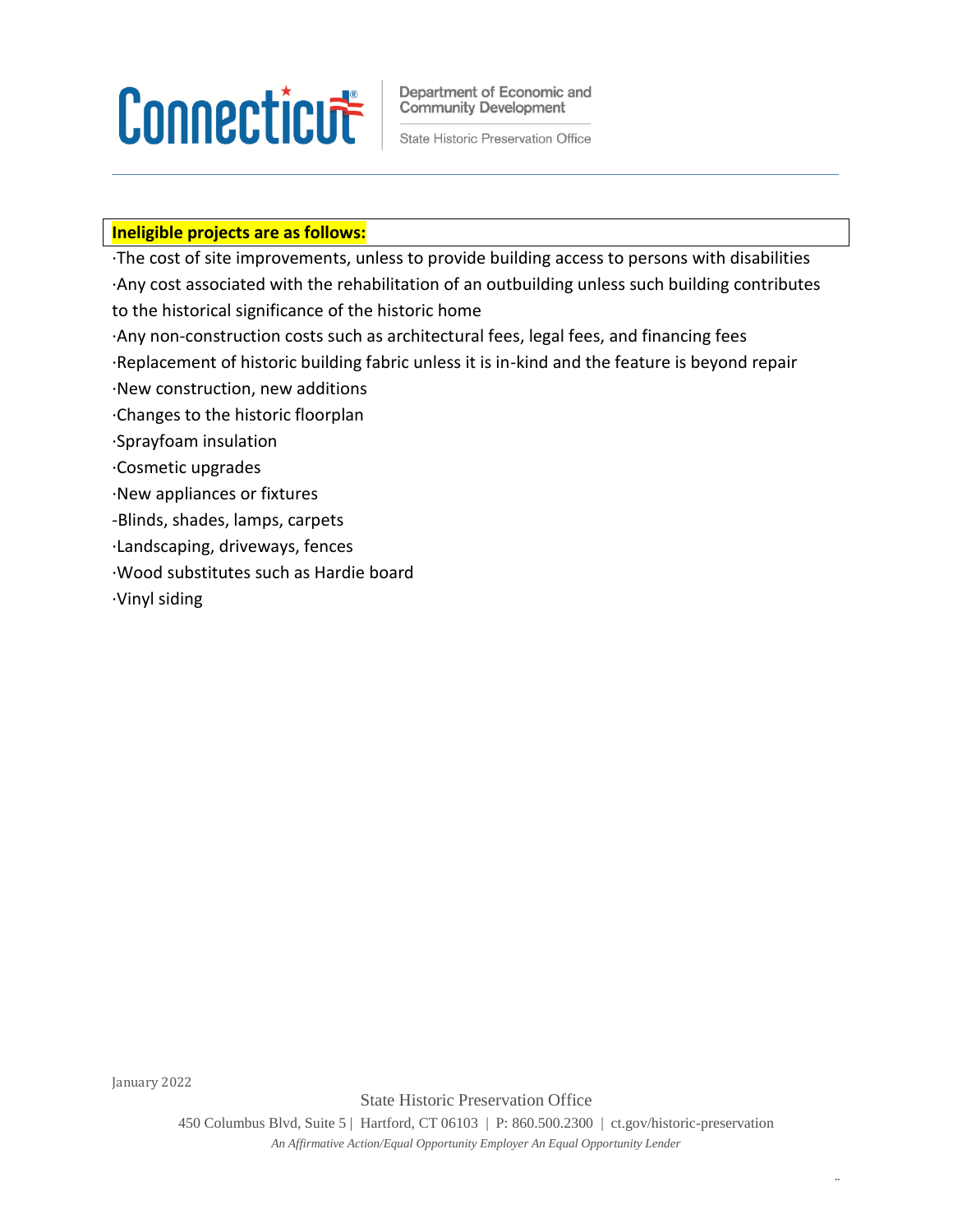Department of Economic and **Community Development** 

State Historic Preservation Office

#### **Eligible projects are as follows:**

·Restoration rather than renovation

·Porch

·Steps (exterior)

·Doors (exterior)

·Windows

·Storm Windows

·Shutters

·Chimneys

·Roof

·Gutters/ downspouts

·Painting (exterior)

·Carpentry (exterior)

·Foundation

·Lightning protection

·Repointing

·Abatement of hazardous materials

·Structural repairs and stabilization

·Doors (interior)

·Staircases

·Decorative ornamentation, moldings

·Paneling

·Floors (existing wood floors, historic tiles)

·Millwork

·Painting (interior)

·Plaster repairs

·Heating, Ventilating, Air Conditioning

·Plumbing

·Electrical wiring

·Fire suppression

·Basement

·Wells

·Septic system

·Geo-thermal system

January 2022

State Historic Preservation Office

450 Columbus Blvd, Suite 5 | Hartford, CT 06103 | P: 860.500.2300 | ct.gov/historic-preservation *An Affirmative Action/Equal Opportunity Employer An Equal Opportunity Lender*

..